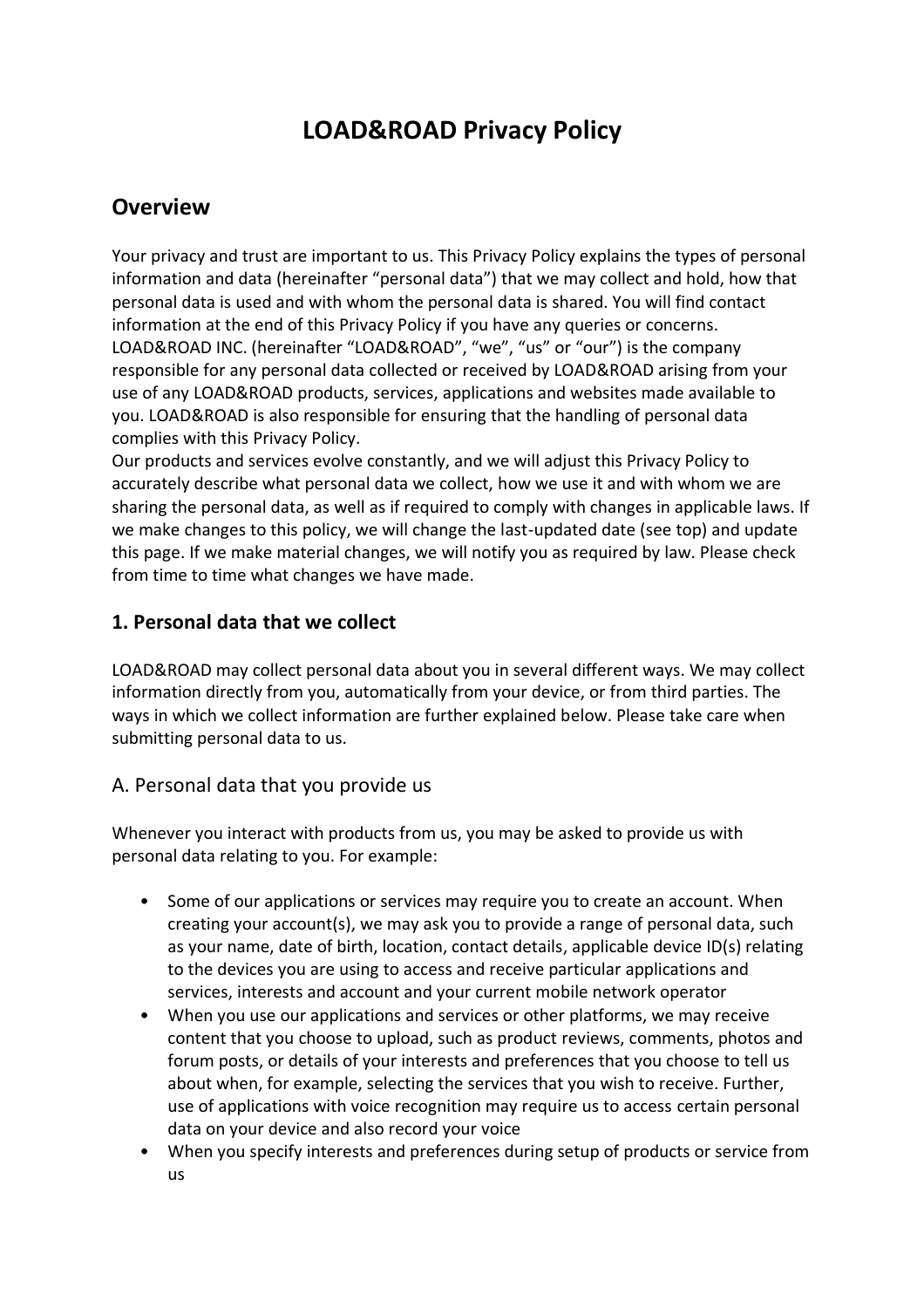## B. Personal data we collect when you use our websites, products, services and applications

In order to improve and provide a better user experience, some of our websites, internetenabled products and applications and services provide us with personal data about your use of them, including:

- Details of your usage patterns, content that you view and interact with including personal data on the services and applications you are using on-device to personalise services to your specific needs
- Device information and service, product or server logs which hold technical personal data about your use of our service, product or websites, such as your IP address, device ID(s), domain, device and application settings, errors and hardware activity. We may use your IP address to determine your location/country of origin. Your device ID is also collected when you download a software update
- Location information including personal data about where your device is physically located. For example, when you are using a geo-location service or application and you have given consent to your location being shared
- With your explicit consent, personal data related to your physical behavior or health
- Voice recognition and utterance data when using a voice command application. Such data may be sent to our technology partners
- C. Personal data we collect in relation to social networks
- If you use any of our social network features, pages or plug-ins, or you use our products or services that allow interaction with social networks, we may receive personal data relating to such use. For instance:
- If you log in to one of our websites, applications or services using your social network account, we may receive basic details from your social network profile. The basic details we receive may depend on your social network account privacy settings. Typically; however, they might include your social network ID, name, profile picture, gender and locale. We may also receive additional personal data from your profile if you give us permission to access it
- If you 'like' or similar one of our pages on a social network site, we may receive personal data about your social network profile, depending on your social network account privacy settings

For more information and for details about how you can control access to your social network profile, you should view the privacy policy and other guidance available on your social network's website.

## **2. How LOAD&ROAD uses your personal data**

LOAD&ROAD uses the personal data you provide or which we collect mainly for these purposes:

#### A. Service provision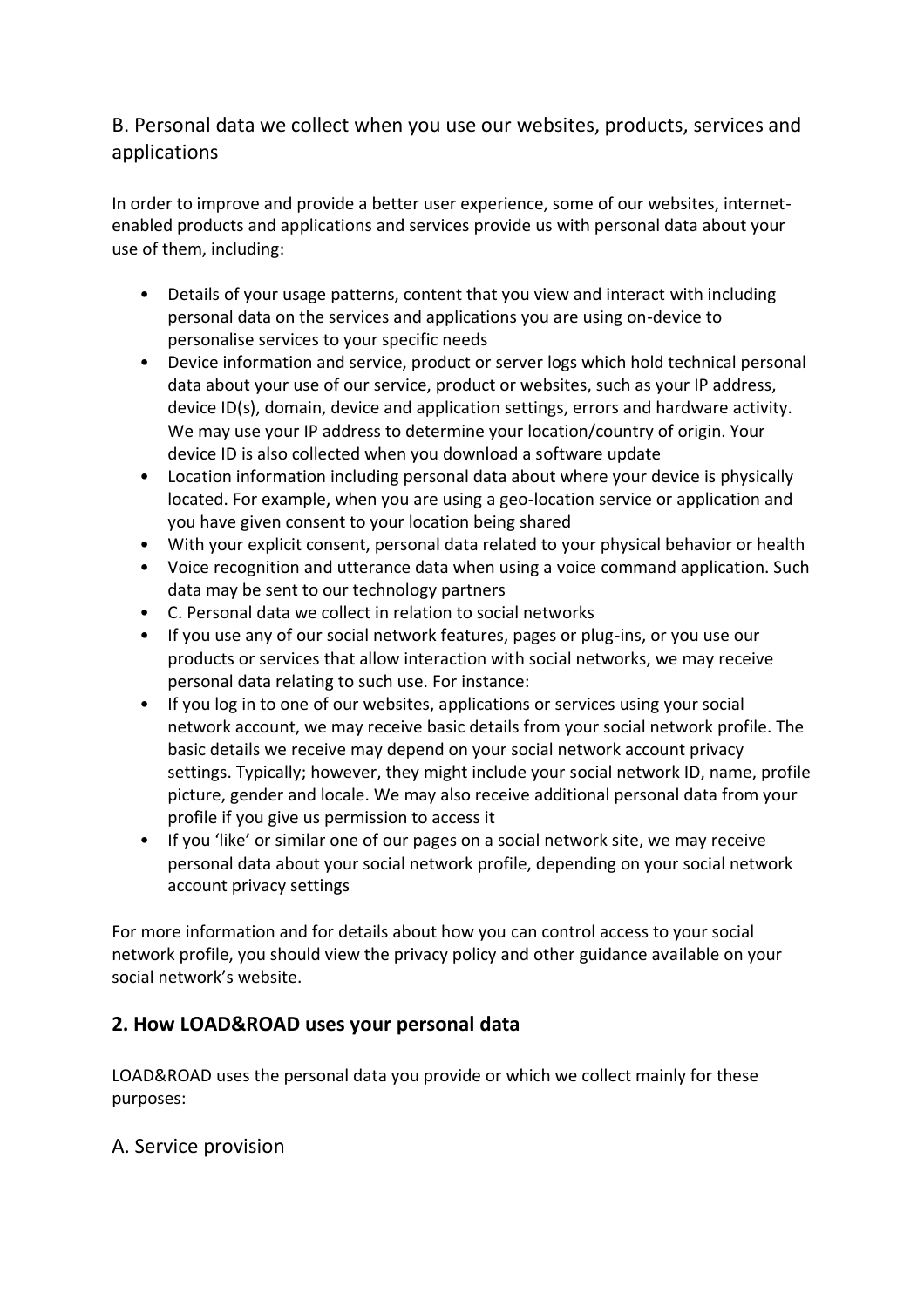We may use data we have collected, including personal data, to:

- provide you with a product or service you have requested, including any back-up and restore service
- process your registration with us or create an account
- provide you with required notices and software updates which may contain critical security and functionality patches that make your device more secure and protect the personal data on the device
- send important information (including via text message, push notifications, email) regarding essential software updates, changes to applicable terms and conditions and/or other communications or notifications as may be required to fulfil our legal and contractual obligations to provide warranty

#### B. Product and service development

We work constantly to develop and improve our products and services to better meet customer requirements, to ensure quality, and to strengthen network and information security. We may use personal data to:

- create and manage customer database(s) of our users, including basic account information (such as your name, date of birth, address, contact details), applicable device ID(s) (relating to the devices you are using to access and receive particular applications and services), related product or service usage information and customer preference information as provided by you from time to time. As part of our on-going customer relationship management activities, we may consolidate several databases into one or otherwise link separate databases to more effectively manage your accounts
- improve and enhance existing LOAD&ROAD products, services and applications and develop new offerings in general
- C. Personalization
- We may use personal data to personalize your customer experience. In particular, we may:
- show you personalized content, recommendations and advertisements. You may notice this personalization when you use LOAD&ROAD products and services and when you visit our own and third-party websites that show advertisements from us or our advertising partners. For example, you might see an advertisement for a product that you have recently viewed on one of our websites. Some of the personalization that you see on our websites or in our online advertisements makes use of cookies set by us or our third-party advertising partners. In other cases, our applications and services may have specific settings to control personalized content; you should consult the applicable terms and conditions of the relevant application or service for more information
- use product reviews, comments or content you have uploaded and made publicly visible in our websites or services to link to, publish or publicise elsewhere. Each time you create or reply to a post or thread on a website forum from us, in addition to providing this forum service, we may also record the forum name and the time and date of your post or thread with your account details. We do this to better understand the 'typical users' of our forums.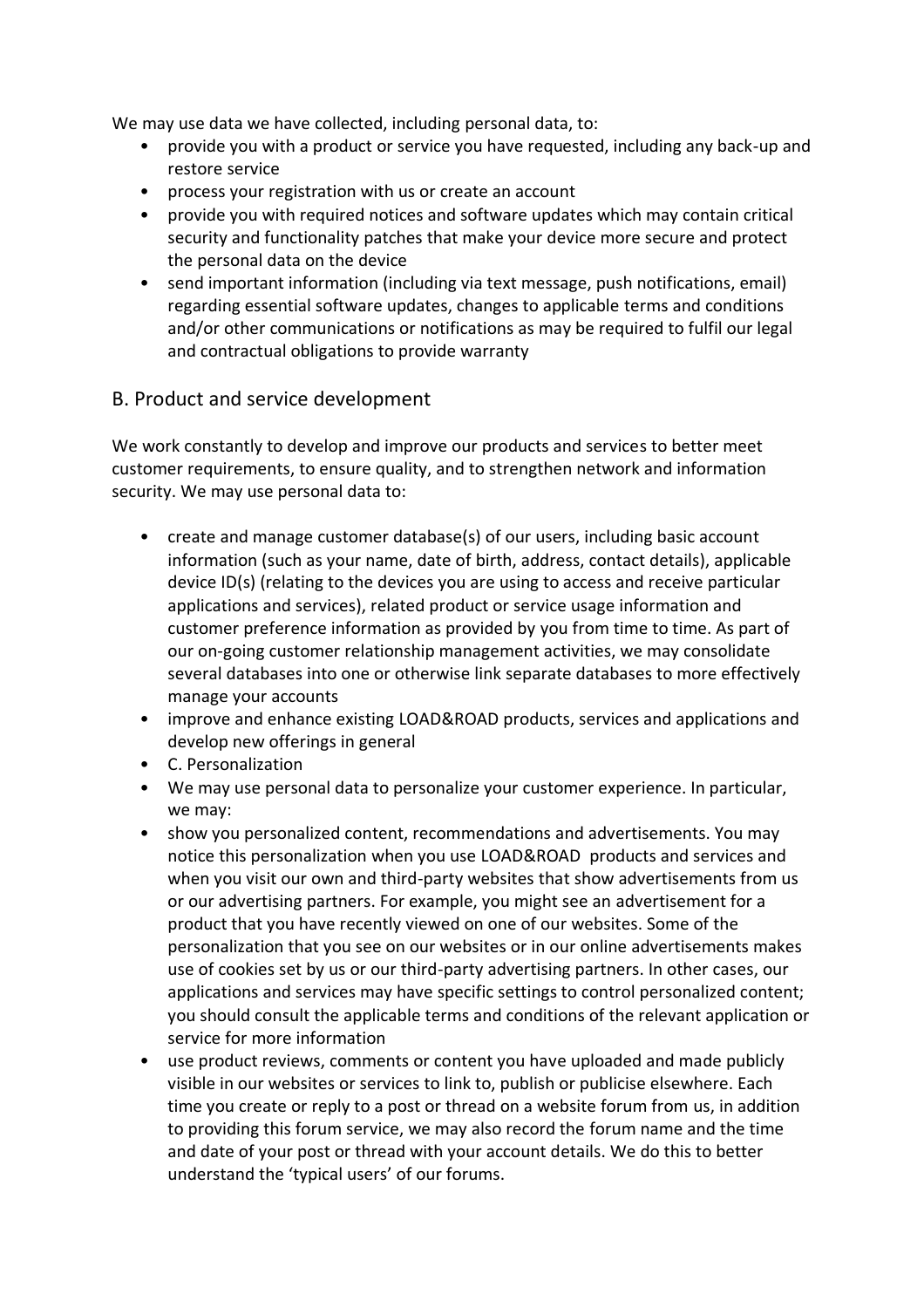• If you want to know more about tracking and cookies and how to opt-out, see section 7 below for more details.

#### D. Fraud prevention and investigation

LOAD&ROAD may use personal data to prevent fraud and to investigate violations or our policies. We may use personal data to comply with applicable laws, regulations and court orders and to comply with valid legal information requests from such bodies. We may use your personal data to enforce or defend the legal rights of LOAD&ROAD or the terms and conditions of any LAOD&ROAD product or service.

#### E. Other purposes

We may use your personal data for other purposes:

- to link or combine the personal data that we collect from the different sources outlined above. Personal data may be linked via a unique identifier, such as a cookie or account number.
- alternatively, we may decide to combine two or more databases into a single database of customer information. We may link or combine personal data for your and/or our convenience (for example, to allow you to more easily register for a new service) and to provide you with better, personalised services and content

#### **3. Sharing your personal data**

## A. Sharing of personal data by LOAD&ROAD

In general, LOAD&ROAD does not disclose personal data about you to third parties without your explicit consent. However, there are exceptions:

- Other LOAD&ROAD group companies We may disclose personal data about you including basic account information (such as your name, email address, address, contact details), applicable device ID(s) (relating to the devices you are using to access and receive particular applications and services), related product or service usage information and any customer preference information as provided by you from time to time) to other LOAD&ROAD group companies where:
	- you have linked your accounts, as further described in Section 4
	- we have engaged such other LOAD&ROAD group companies to provide data processing services to us (and these other LOAD&ROAD group companies will only process your personal data in accordance with our instructions and shall be subject to appropriate confidentiality and security obligations)
	- you use your LOAD&ROAD devices and/or applications or services to access, purchase or download content, services, applications or products that are published, developed, supported or offered by other LOAD&ROAD group companies. They may combine this personal data with other details they hold about you. Unless they provide you with their own privacy policy, they may use your personal details for the purposes explained in this Privacy Policy.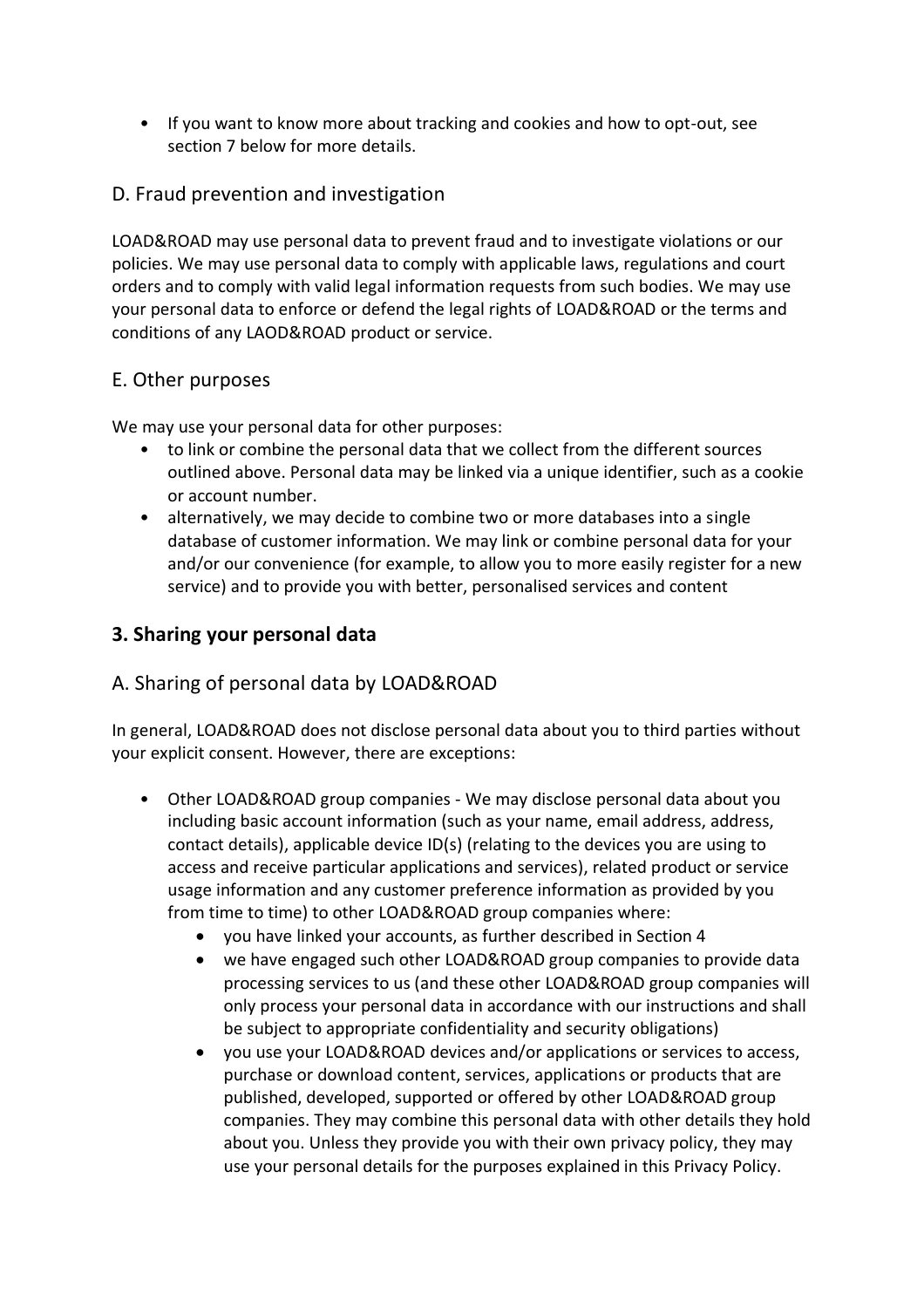Where you have multiple accounts with different LOAD&ROAD group companies, these LOAD&ROAD group companies may also share personal data with us in accordance with their own privacy policies

- LOAD&ROAD transfers a portion or any part of our business to another LOAD&ROAD group company
- Our service providers We may use other LOAD&ROAD group companies and/or third-party service providers to provide certain data processing services for us. Examples of authorized data processors could include data analytics providers who process personal data on our behalf for the purposes outlined above. For example, we may use the services of third parties to send update or other important product messages (by SMS or email) or provide back-up services.
- Legal and business purposes We may use and/or disclose personal data to third parties:
	- when we have a good faith belief that sharing the personal data with government bodies and law enforcement agencies is necessary to prevent fraud, to comply with applicable laws, regulations and court orders and to comply with valid legal information requests from such bodies
	- when we are defending or enforcing the legal rights of any LOAD&ROAD group company or the terms and conditions of any LOAD&ROAD product or service and sharing the personal data with third parties, including professional advisors, will be beneficial for our legal position
	- in connection with a corporate event such as a merger, business acquisition or insolvency situation, when sharing the personal data with a prospective third-party purchaser or seller, and its and our professional advisors, is necessary
- Anonymous statistics We prepare anonymous, aggregate or generic data (including "generic" statistics) for a number of purposes as outlined above. As we consider that you cannot reasonably be identified from this information, we may share it with any third party, such as our business partners or industry bodies.

## B. Sharing of personal data provided by you

Some of our applications and services may allow you to upload and share messages, photos, video and other content and links with others and/or create a publicly accessible profile for your account. For example:

• The communities and forums area (where applicable) of our websites allows you to post comments (with your account name), which are visible to other users of that service

Other services may allow you to share a link which if clicked on may allow the recipient to access your uploaded content.

## **4. International transfers of your personal data**

For the purposes explained in this Privacy Policy, your personal data (including your linked account details) may be transferred to LOAD&ROAD group companies (including service providers operating on their behalf) and other third parties in countries which do not have the same level of data protection laws as those in the country, state or territory where you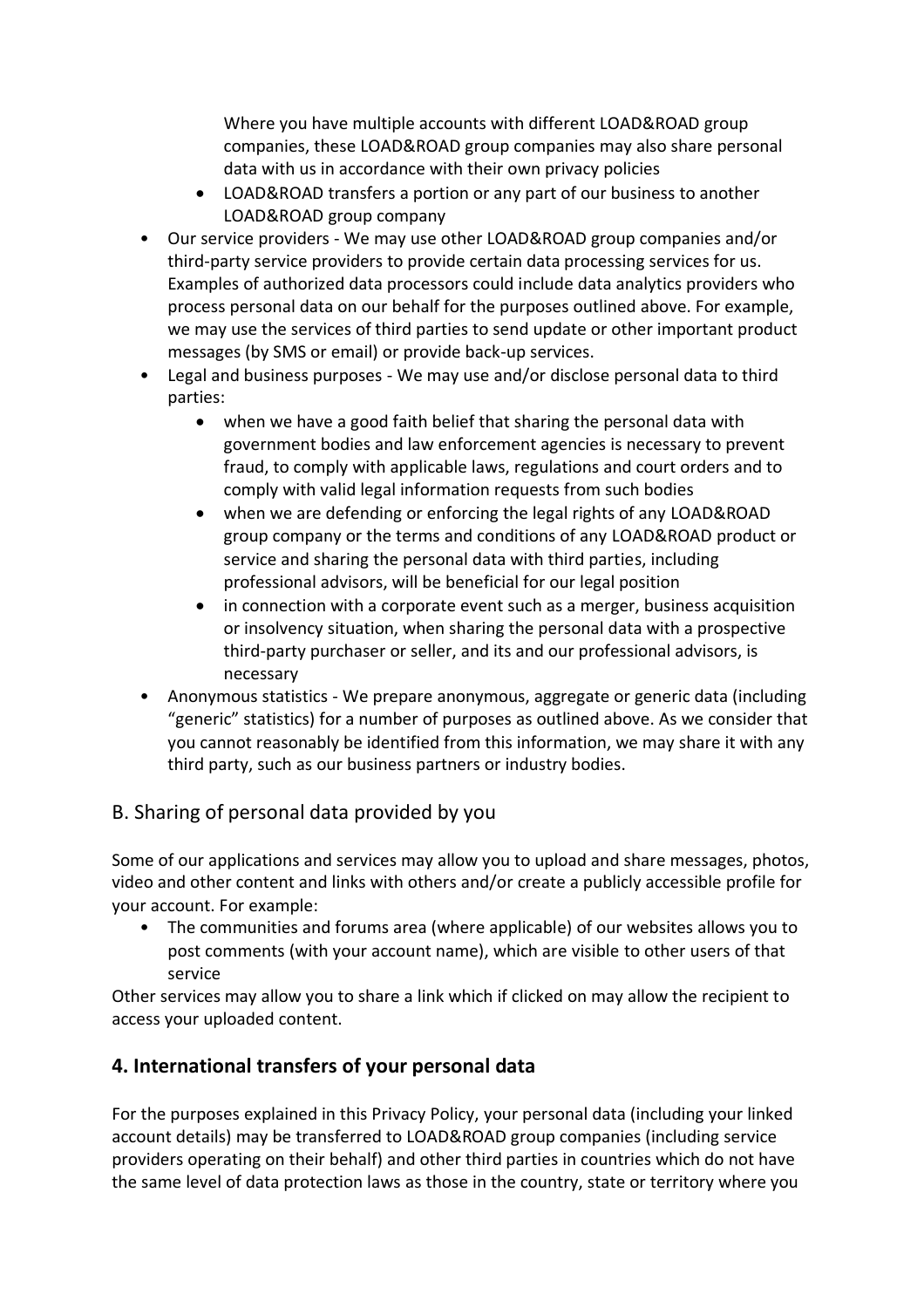are located. LOAD&ROAD uses a variety of legal mechanisms to help ensure that your rights and protections will travel with your data. This is why each of those LOAD&ROAD group companies (and their authorised data processors) will comply with LOAD&ROAD's internal policy relating to processing of personal data ensuring adequate level of protection of personal data.

# **5. Security of your personal data**

While LOAD&ROAD can't guarantee that unauthorized access will never occur, rest assured that we take great care in maintaining the security of your personal data to prevent unauthorized access to it, through the use of appropriate technology and internal procedures. We take a number of steps to protect your personal data from unauthorized access, use or alteration and unlawful destruction and disclosure.

Does this Privacy Policy extend to third party websites visited when following links on our website(s)?

Some of our websites may contain links to other third-party websites that are not operated by LOAD&ROAD, including websites operated by other LOAD&ROAD group companies. While LOAD&ROAD tries to link only to sites that share LOAD&ROAD's high standards and respect for privacy, we are not responsible for the content, security or privacy practices of those third-party websites. We strongly encourage you to view the privacy and cookie policies displayed on those third-party websites to find out how your personal data may be used.

## **6. Cookies & Tracking**

What are cookies and how are they used?

Our websites use industry-wide technologies, such as "cookies", to collect information about the use of our websites and email communications. For instance, these technologies may tell us which visitors clicked on key elements (such as links or graphics) on a website or email and recognise your browser the next time you visit our websites. Cookies allow us to customise your experience to better match your interests and preferences, or to simply facilitate your signing in to use the services. Most browsers will allow you to erase cookies from your computer hard drive, block acceptance of cookies or receive a warning before a cookie is stored. However, if you block or erase cookies, we may not be able to restore any preferences or customization settings you have previously specified, and our ability to personalize your online experience would be limited. Please refer to your browser instructions to learn more about these functions. Your browser settings may allow you to automatically transmit a "Do Not Track" signal to websites and online services you visit. However, how browsers communicate "Do Not Track" signals is not uniform, and there is no standard application.

Also note that third parties may collect personal data about your online activities over time and across different websites when you visit our websites or other online websites and services.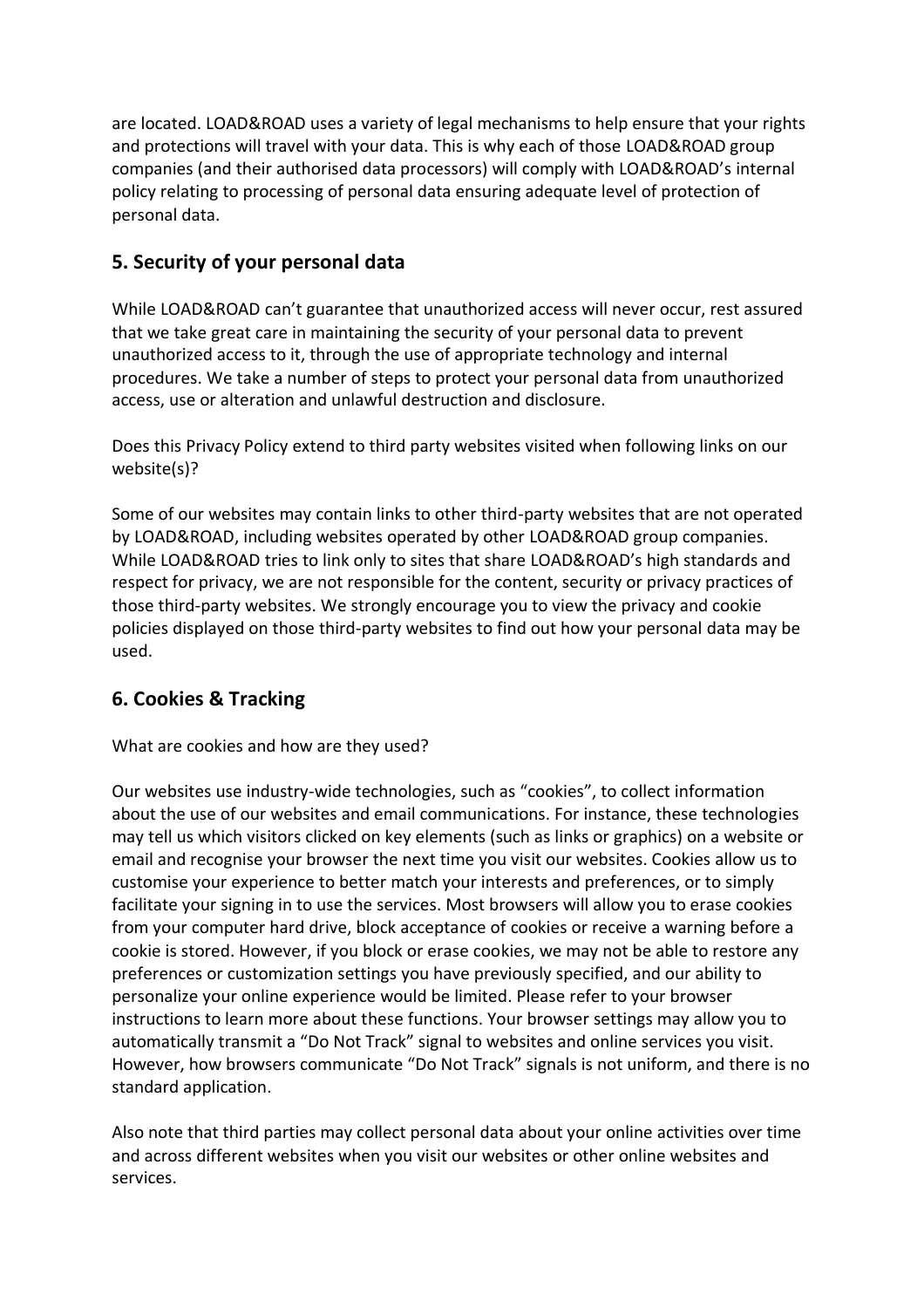# **7. Retention of your personal data**

We will only retain your personal data for as long as is reasonably necessary for the various purposes set out in section 2 above or to otherwise comply with any applicable laws and regulations concerning the mandatory retention of certain types of personal data relating to our customers and/or any commercial transactions with them. Should any personal data held by us no longer be required by us for any of the purposes set out in section 2 above, we undertake to take reasonable steps to destroy or de-identify any personal data after a reasonable period of time has elapsed. If you are concerned that we have not complied with your legal rights or applicable privacy laws, you may contact your local data protection authority.

# **8. CALIFORNIA PRIVACY NOTICE**

Our Practices Regarding Collection and Use of your CA Personal Information If you reside in California, we are required to provide additional information to you about how we collect, use and disclose your information, and you may have additional rights with regard to how we use your information. We have included this California-specific information below.

# A. CA Personal Information

Consistent with the "Personal data that we collect" section, we may collect the following categories of information about California residents ("CA Personal Information") for the purposes described in the "How LOAD&ROAD uses your personal data" section of this Privacy Policy, specifically:

- Personal Identifiers: such as name, mailing address, telephone number, email address and similar identifiers
- Other Identifiers: such as Device IDs, IP address, or other unique identifiers;
- Commercial Information: such as product or service types or applications purchased or obtained, or transaction information;
- Internet or Other Electronic Network Activity: such as device data and connected device information, operating system, screen views, traffic to and from applications, other standard connectivity information;
- Geolocation Data: such as data about your location, if you use location-based services;
- Other Consumer Characteristics: such as demographics (e.g., gender, age, profession or job title, etc.), and inferences drawn from collected information

## B. Sources of CA Personal Information

Consistent with the "Personal data that we collect" section above, we may collect CA Personal Information from the following sources: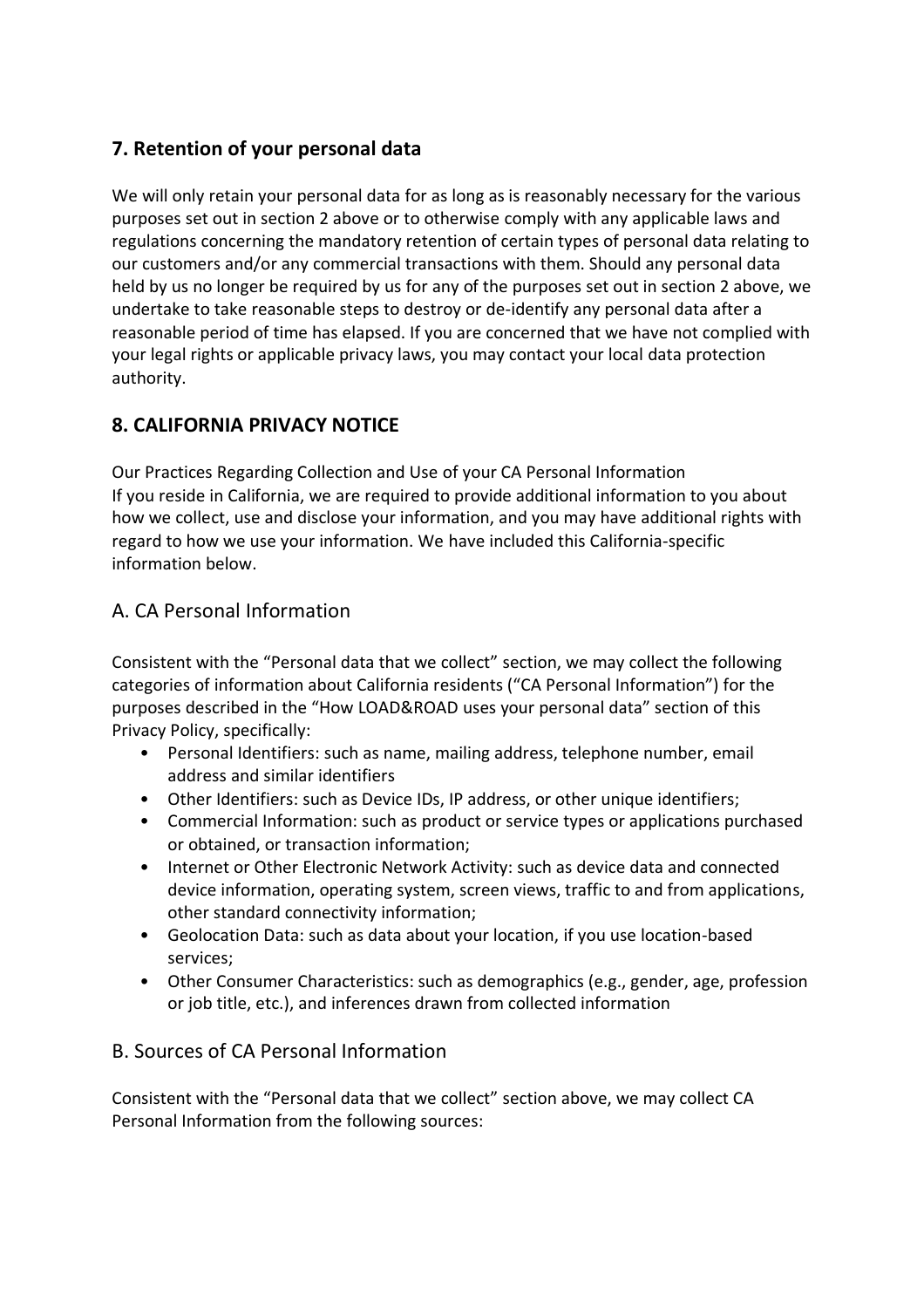- Directly from you: such as when you voluntarily provide CA Personal Information to us when activating a product or registering an account, or when it is collected automatically from your LOAD&ROAD product;
- Third-Party Business Partners: such as retail stores or mobile network operators;
- Third-Party Applications: such as social networks or other blogs or chatrooms.

# C. CA Personal Information Sold or Disclosed For Business Purposes

- Sharing your CA Personal Information for Business Purposes: In the preceding twelve months, we may have shared the following categories of CA Personal Information for business purposes: Personal Identifiers, Other Identifiers, Commercial Information, Internet or Other Electronic Activity, Geolocation Data and Other Consumer Characteristics. This information may be shared with LOAD&ROAD group companies, third party business partners or legal authorities for the purpose of providing services to you, for product development, monitoring and quality assurance, managing and delivering communications, for legal compliance or to protect legitimate interests, in compliance with law.
- Sale of CA Personal Information: We do not "sell" (as defined under the California Consumer Privacy Act) any categories of CA Personal Information.

## D. California Consumer Rights

Subject to certain exceptions, as a California resident, you may have the following rights with respect to your CA Personal Information:

- Access: Request access to your CA Personal Information that we have collected, used or disclosed within the preceding 12 months;
- Deletion: Request deletion of your CA Personal Information; and
- CA Personal Information Disclosed for Business Purposes: Request information about the CA Personal Information we have disclosed for business purposes within the preceding 12 months.

Please note, if you request deletion of your CA Personal Information, to the extent permitted by applicable law, we may be required to retain some of your CA Personal Information, and certain CA Personal Information is strictly necessary in order for us to fulfill the purposes described in this Privacy Policy. If you wish to exercise a right listed in this section, you may submit a request here: Data Requests.

## E. Exercising Your Rights

If you are a California resident and wish to exercise any of these rights, please: (a) access the webform applicable to your request as described above, (b) contact us by sending an email to info@load-raod.com. When submitting your request, you must include your first and last name, email address, and zip code or mailing address. You may be asked to provide additional proof of identification so that we can verify your identity and validate the